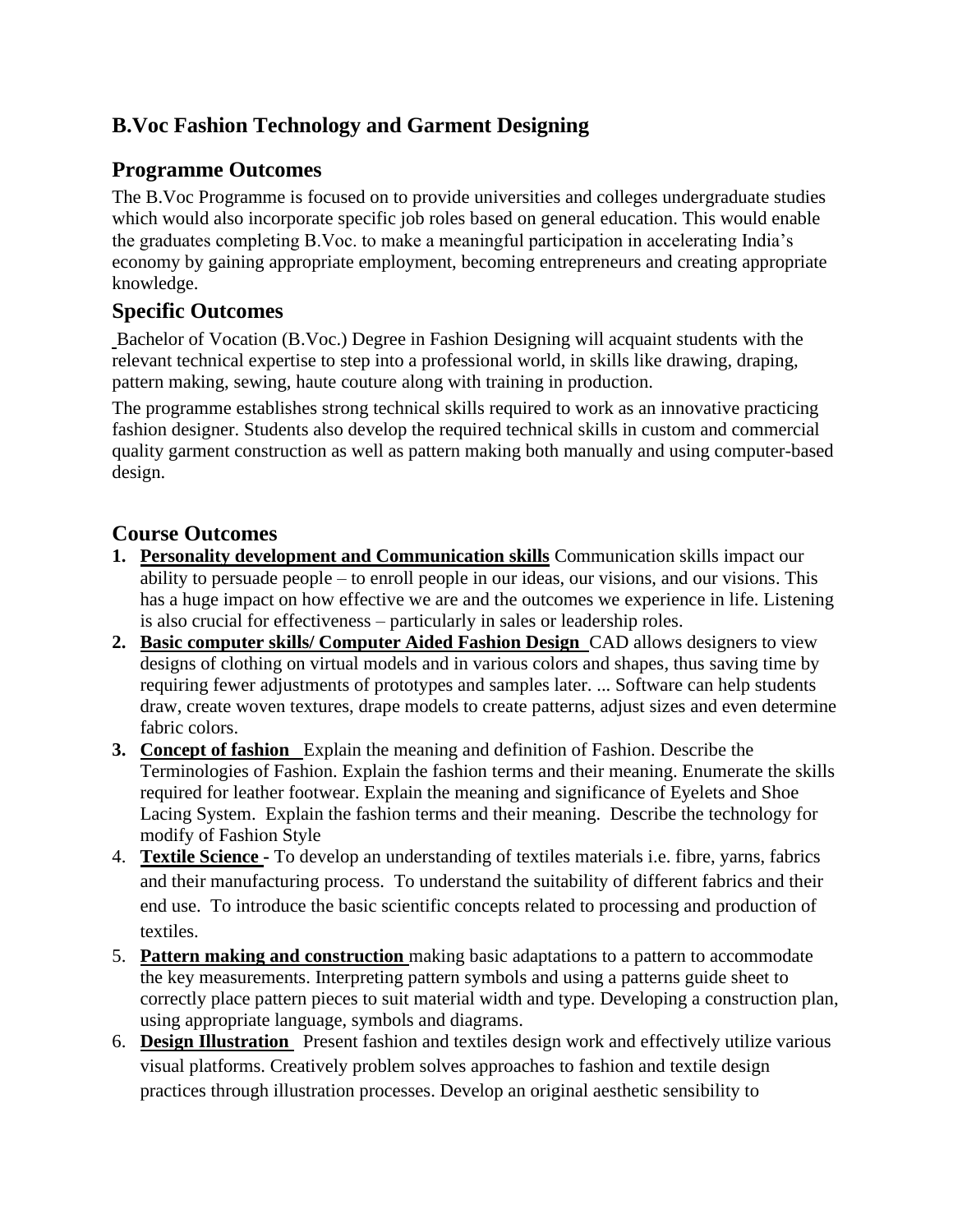illustration and visual presentation. Demonstrate a capacity to use creative approaches to technology based activities for presentation and generation of fashion and textiles design work. Develop appropriate technical skills for both digital and hand illustration techniques.

- **7. Garment Quality and cost control** In the subject, students learn about quality control system to maximise the production of goods within the specified requirements, doing so the first attempt. To achieve an acceptable level of satisfaction quality control is important for Design quality Stylistic approach.
- 8. **Fundamental of design** Elements of design and [principles of design](http://ecoursesonline.iasri.res.in/mod/page/view.php?id=26928) Application of principles of design Colour - its importance, characteristics and application in designing
- 9. **Basics of Garment construction** Learn about various sewing equipments that are essential in a sewing room. Gain an insight of various sewing machines available in the market, their functioning & common problems faced while usage. Get knowledge of basic stitches that a seamstress can employ in garment construction. Study about various prepreparatory processes involved in fabric preparation for garment construction & get familiar with fabric grain & its importance. Understand various garment construction processes like seams, fullness, [neckline finishes,](http://ecoursesonline.iasri.res.in/mod/page/view.php?id=121261) [placket openings,](http://ecoursesonline.iasri.res.in/mod/page/view.php?id=121271) [hems,](http://ecoursesonline.iasri.res.in/mod/page/view.php?id=121293) fasteners etc
- **10. Indian Traditional Textiles -** Be able to appreciate traditional textiles of India and their material, colours, texture and motifs. To be able to identify and appreciate various Indian traditional crafts /garments and accessories. To understand the importance of textile crafts with the historical perspective, the impact of modernization. To be able to apply Indian traditional designs and motifs for contemporary designs. To be able to identify traditional Indian textiles and their product diversification in the local markets.
- **11. Principles of marketing** This course provides students with an overview of the marketing function with an emphasis on creating value through marketing, market research, consumer behavior, pricing strategies, marketing channels, and various methods of promotion.
- **12. Garment Production Management** Provide basic infrastructure and guidance to support and enhance quality in the textile industry.
- 13. **History of Indian costumes** To gain knowledge of the significant development in production of textiles in the world. To assess similarities and dissimilarities in different civilizations in terms of production, Ornamentation and usage. To acquaint students with the prevailing designs of costumes worn by people of different countries during different periods.
- **14. Fashion Marketing** Fashion Marketing aims at giving in-depth knowledge to the individual about the most important aspects of retail fashion industry which includes marketing management and merchandising. The programme offers intensive studies about brand building, brand marketing, customer relationship management, digital fashion marketing, consumer behavior, new approach to retailing and faster and innovative marketing strategies build the current thinking and the latest development in the field.
- 15. **Draping Methods** forms the design on the model. fixes the details in accordance with the needs of the draping method.
- 16. **Fashion Show -** Organizes the design process according to the collection.

Determines the collection theme.

Determines the collection style.

Draws sketches for the collection.